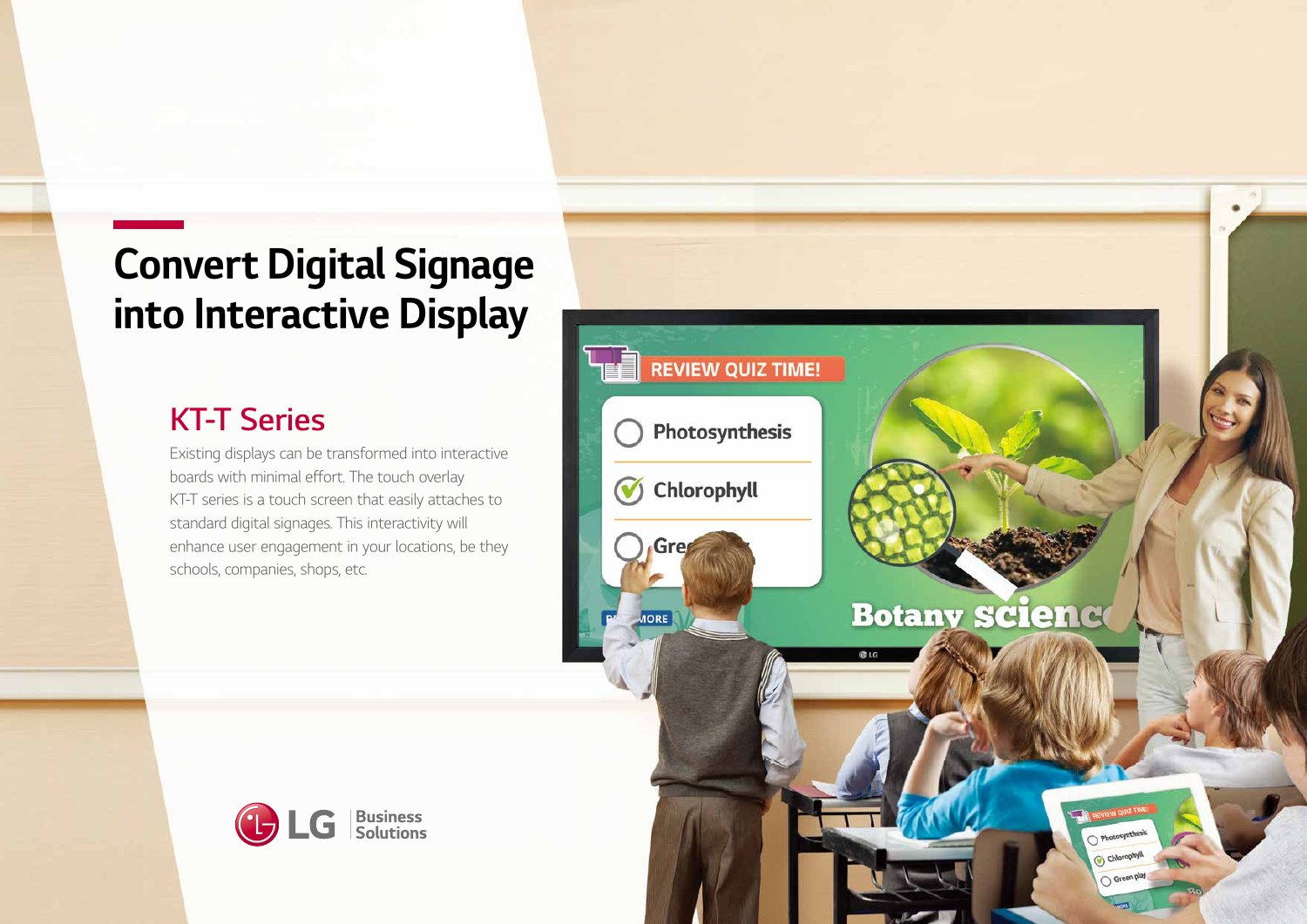## KT-T Series Convert Digital Signage into Interactive Display

#### Interactive Performance

#### Clean Touch Experience

LG proprietary touch technology can draw clean and accurate diagonal lines through controlling multi-touch gestures in great precision. Clean multi-touch experience with IR Spread is based on our in-house IR-Spread technology which provides better accuracy compared to conventional IR Matrix.

#### Multi Touch Experience

It provides a more realistic sense of touch since it can recognize up to 10 point-touches at once. Various touch-based customer services can be provided through the screen so that consumers will have unforgettable shopping experiences.



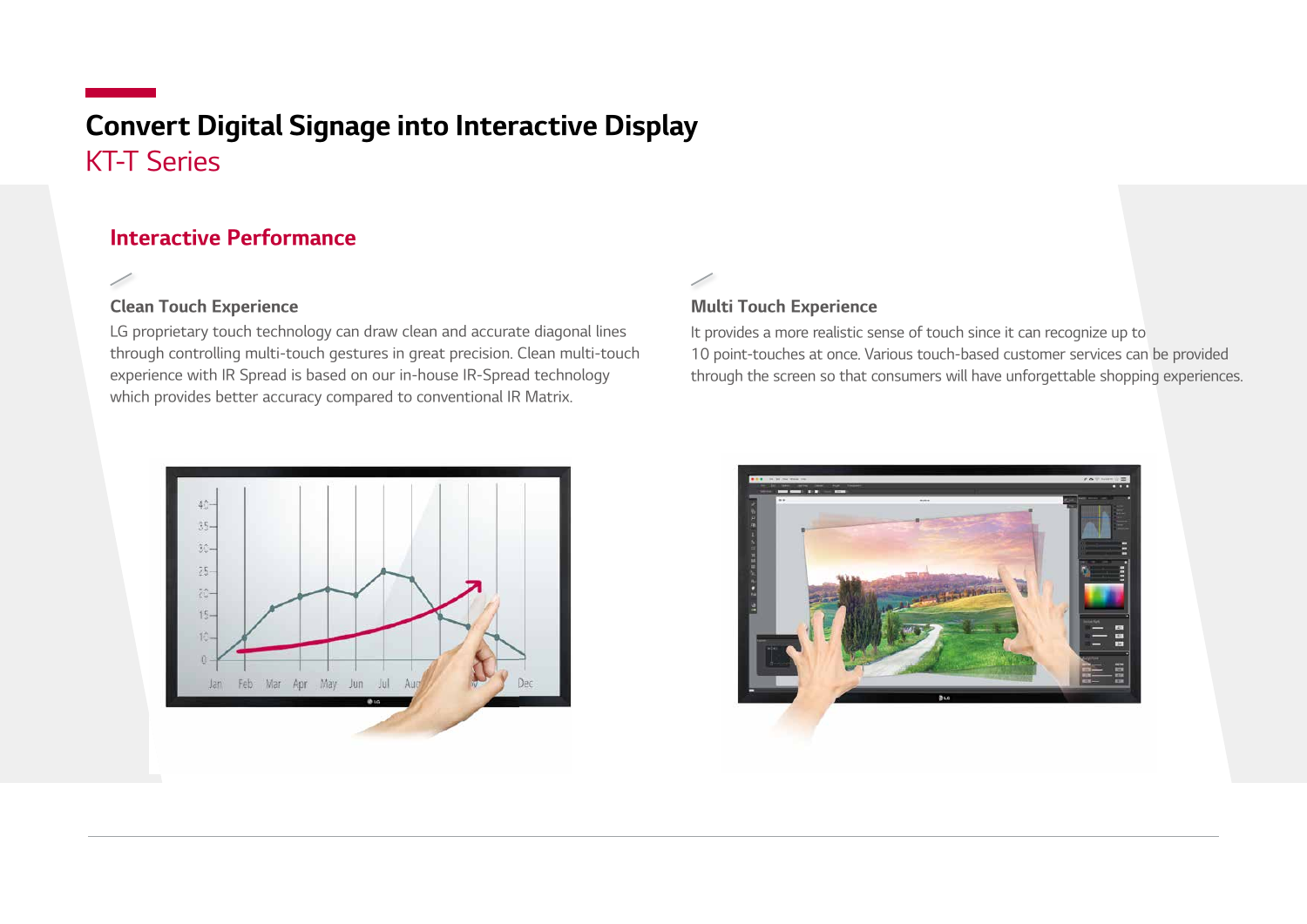# KT-T Series Convert Digital Signage into Interactive Display

#### User Convenience

╱

#### Slim Design for a Sleek Look

With slim bezel and depth, KT-T series is designed to fit compatible displays and provide better touch accuracy. This way, the display maintains its sleek and clean look even when multi-functions are added on.

#### Simple Installation

Just a few screws and brackets are needed to attach a touch overlay kit be to the display. With low cost and minimal effort, your display can have the added value of touch performance.



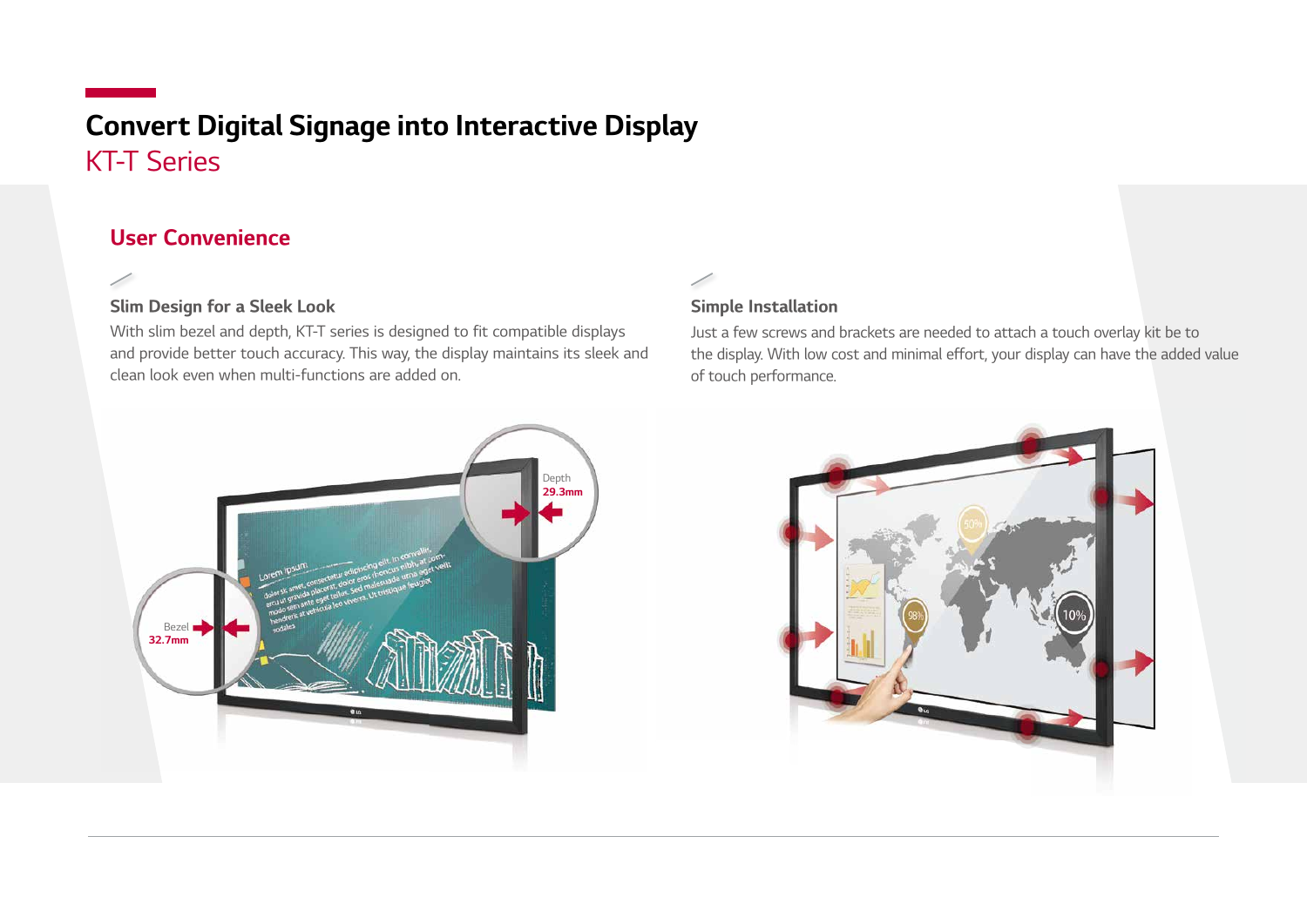## KT-T Series Convert Digital Signage into Interactive Display

#### Application

By adding touch values to standard displays, the utilization possibilities expand to a surprising variety of places. Wherever the KT-T series is installed, its two-way communication maximizes user engagement as well as user convenience.

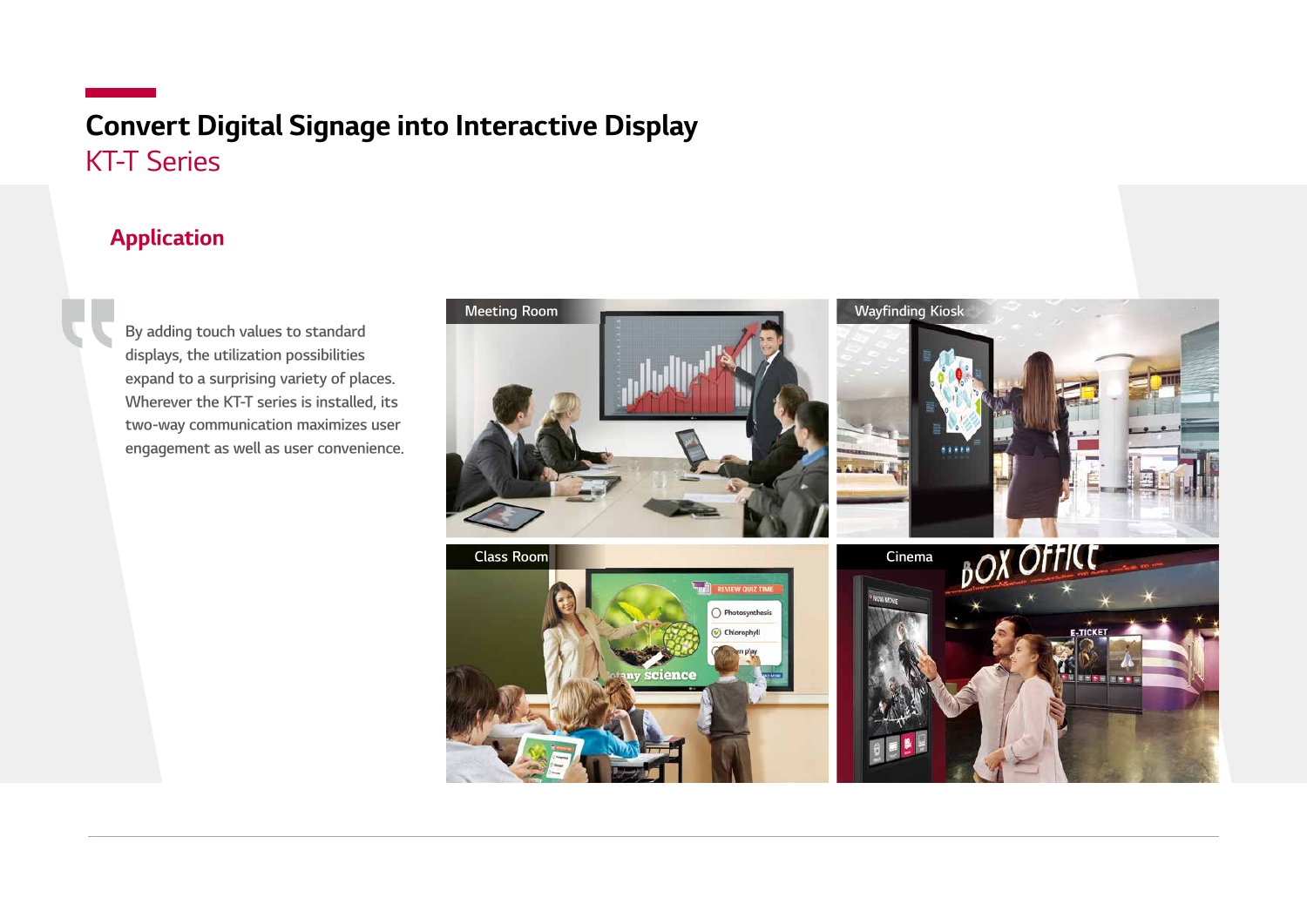#### Dimension (Unit: mm)



 $73.7$